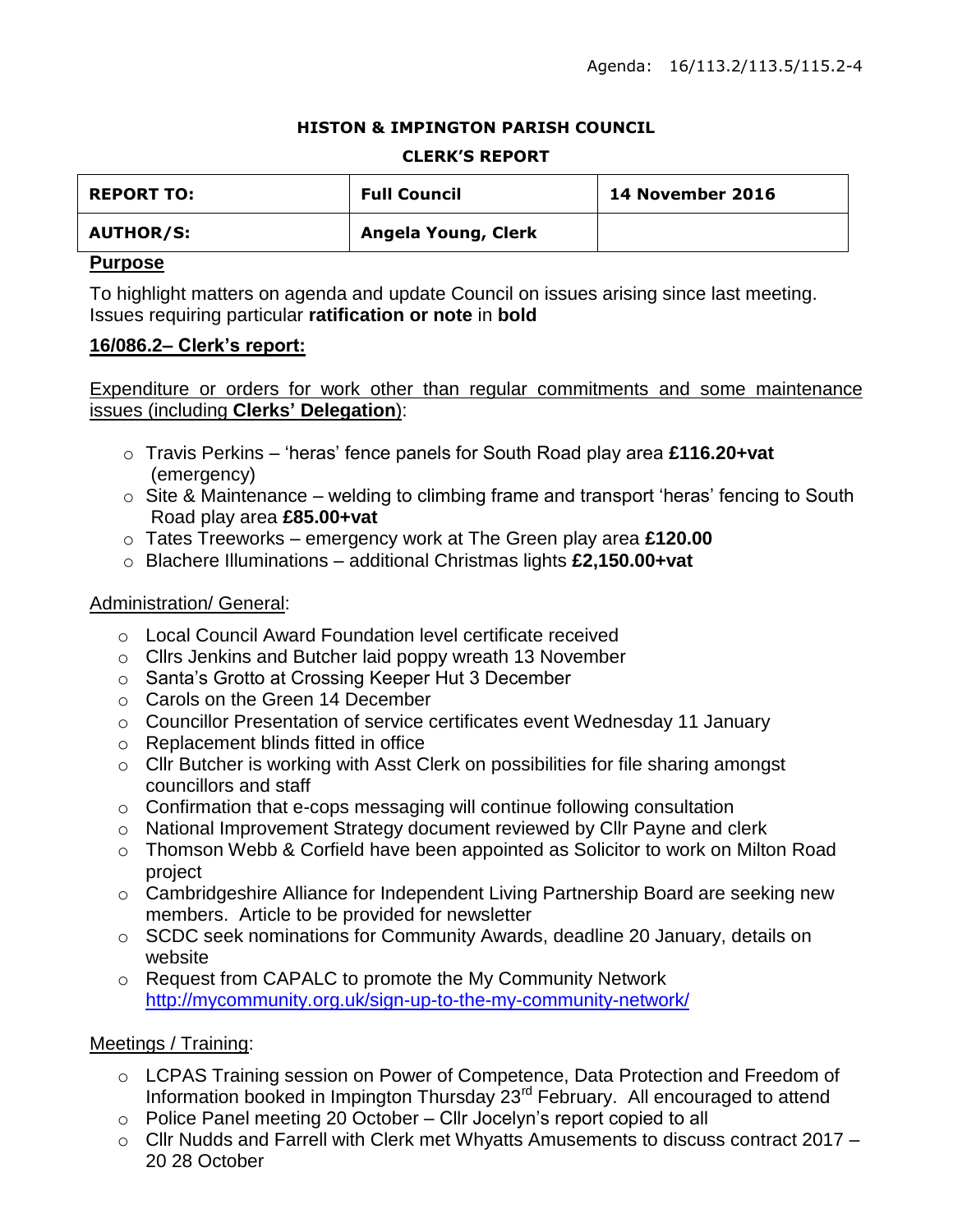- $\circ$  Cllr Nudds and Farrell with Clerk met Buchans to discuss contract 2017 18 4 November
- o Clerk and Asst Groundsman met Christmas lights company on site
- o Clerk and Youth Worker attended Youth event at Milton 8 November
- o Clerk and Cllr Payne met SCDC to advise on Trumpington Meadows precepting issues 15 November
- o Cllrs Butcher, Farrell, Jenkins, Payne and Davies plus clerk attending Parish Council Conference 18 November
- o Cllrs Payne and Cleaver attending Mobile Warden Scheme meeting 20 November
- o Cllr Ing attending Employers Forum 30 November SCDC Parish/Cabinet Liaison meeting 30 November
- o HICOM AGM due 7 December

## Staff matters and holiday/TOIL dates:

- o Staff appraisals completed during October
- o **The office will be closed for the Christmas period from Friday 23 December, reopening Tuesday 3 January 2017**
- o AY now routinely takes Wednesday as day off. LM continues to take Fridays. Both are subject to change if diary/workload dictates
- $\circ$  Annual Leave: SC 19 21 November inclusive, 3 December, 23 December 2 January inclusive; TS w/c 5 December; AY w/c 12 December, 19 December, LM 22 December – 2 January inclusive
- o **Please note clerk holiday dates in your diary if you are affected by attendance hours**
- $\circ$  CO normally now in parish office Tuesday Friday, with more limited hours Monday.
- o AC has returned to work following a period of mutually agreed hours. AC normally works Monday to Wednesday, term time only
- o **Please let Clerk know your holiday dates** as this aids arrangements in the Council diary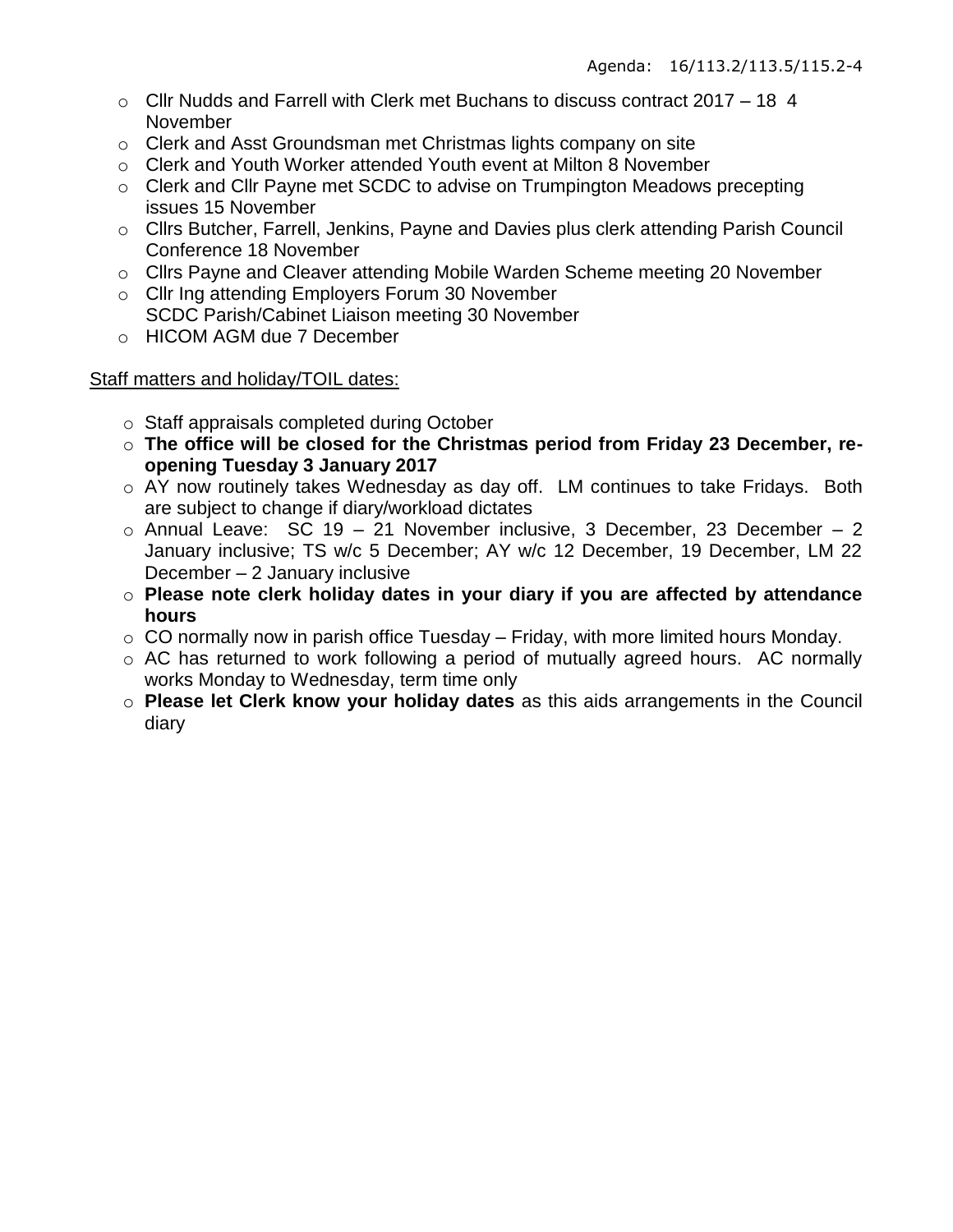| <b>Budget</b><br><b>Heading</b>      | <b>Budget</b> | <b>Spent</b> | Remaining |                                               |
|--------------------------------------|---------------|--------------|-----------|-----------------------------------------------|
| <b>Older Persons</b><br>Co-Ordinator | £4,250        | £2,096       | £2,154    | Invoices<br>expected, all<br>spent            |
| Village Warden                       | £1,000        | £1,500       | $£ - 500$ | From reserves<br>agreed                       |
| Donations*                           | £1,155        | £800         | £355      | Requests to be<br>considered<br>November 2016 |
| Day Centre<br>specifically           | £500          | £0           | £500      | Request for<br>£400 November<br>2016          |

# **16/115.6 Half Yearly Review of Donations**

 Additional fund of £500 paid to Scouts from 2015-16 specified reserve. £5,000 remains in the specified reserve for agreed payment to Methodist Church

# **REQUESTS TO BE CONSIDERED NOVEMBER FULL COUNCIL:**

Application received from **Day Centre with a request for £400**

Approach received from Children and Family Centre at Kings Meadow asking for funding towards a book for children for Christmas and help in raising a vegetable patch. **Application form supplied, but not returned as yet**

Author: Angela Young

17 November 2016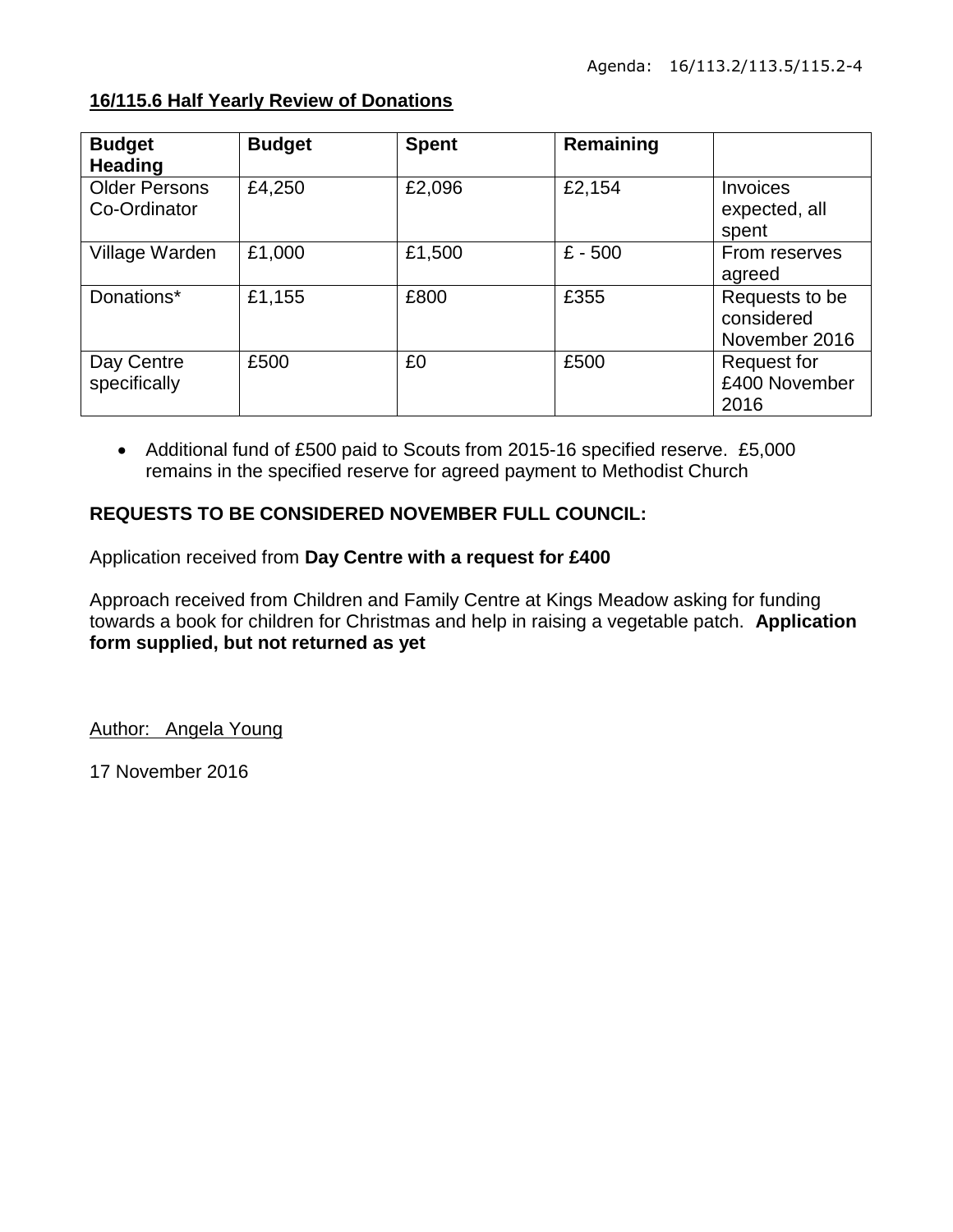### **HISTON & IMPINGTON PARISH COUNCIL**

#### **FINANCE REPORT**

| <b>REPORT TO:</b> | <b>Full Council</b>                   | <b>16 November 2016</b> |
|-------------------|---------------------------------------|-------------------------|
| <b>AUTHOR/S:</b>  | Lynda Marsh, Office<br><b>Manager</b> |                         |

# **Purpose**

To list accounts paid by delegated approval, and payment of outstanding accounts  $\circ$  Accounts paid by delegated approval – to note only:

| <b>Expenses paid</b> |                                                 |            |        |          |
|----------------------|-------------------------------------------------|------------|--------|----------|
| by DDR               |                                                 |            |        |          |
| <b>Beneficiary</b>   | Description                                     | <b>Net</b> | Vat    | Gross    |
| Barclaycard          | CEN advert 'expression of interest; deposit for | 256.67     | 18.33  | 275.00   |
|                      | replacement blinds in office                    |            |        |          |
| London Fuel          | Unleaded fuel                                   | 21.44      | 4.28   | 25.72    |
| <b>British Gas</b>   | Electricity - recreation ground                 | 945.26     | 189.05 | 1,134.31 |
| Cambridge Water      | Rates - Homefield Park                          | 12.26      |        | 12.26    |
| Cambridge Water      | Rates - Burial Ground                           | 22.01      |        | 22.01    |
| Cambridge Water      | Rates - Recreation Ground                       | 413.54     |        | 413.54   |
| <b>PWLB</b>          | Office loan – payment 22 of 50                  | 1,447.12   | ۰.     | 1,447.12 |
| <b>PWLB</b>          | 12 New Road - payment 13 of 20                  | 1,244.30   | -      | 1,244.30 |
| <b>Total</b>         |                                                 | 4,362.60   | 211.66 | 4,574.26 |

| <b>Expenses paid</b> |                                                                                       |            |        |          |
|----------------------|---------------------------------------------------------------------------------------|------------|--------|----------|
| by cheque            |                                                                                       |            |        |          |
| <b>Beneficiary</b>   | Description                                                                           | <b>Net</b> | Vat    | Gross    |
| Gaskin Bros Ltd      | Rec Play Area - replacement posts around bench<br>area and replacement stepping posts | 3,455.00   | 691.00 | 4,146.00 |
| Munro Building       | Pavilion - replacement pressurisation unit                                            | 720.00     | 144.00 | 864.00   |
| Services Ltd         |                                                                                       |            |        |          |
| Pure Doors           | Pavilion - door adjustment                                                            | 30.00      |        | 30.00    |
| T J Training Ltd     | Youth - emergency first aid course                                                    | 357.00     | 71.40  | 428.40   |
| A Turnbull           | Quacky Races - S106                                                                   | 200.00     |        | 200.00   |
|                      |                                                                                       |            |        |          |
| <b>Total</b>         |                                                                                       | 4,762.00   | 906.40 | 5,668.40 |

#### **Accounts for approval:**

| <b>Expenses paid by</b>     |                                                |        |       |        |
|-----------------------------|------------------------------------------------|--------|-------|--------|
| <b>BACS</b>                 |                                                |        |       |        |
| <b>Beneficiary</b>          | Description                                    | Net    | Vat   | Gross  |
| <b>CBS Office Solutions</b> | Stationery                                     | 25.60  | 5.12  | 30.72  |
| Essex Sign & Print          | Sustainability Group - banner                  | 30.60  | 6.12  | 36.72  |
| P A Collacott & Co          | Repair light sensor in ladies changing room    | 45.00  | 9.00  | 54.00  |
| Leisure Controls Ltd        | Additional light tokens for floodlights        | 54.00  | 10.80 | 64.80  |
| <b>Island Fire</b>          | Repair to office fire extinguisher             | 55.00  | 11.00 | 66.00  |
| <b>Protection Ltd</b>       |                                                |        |       |        |
| <b>Pestbusters Ltd</b>      | Remove wasp nests                              | 60.00  | 12.00 | 72.00  |
| R L Denning                 | Youth Club cover                               | 80.00  |       | 80.00  |
| Roger Hovells               | Office and bus shelter cleaning                | 82.50  |       | 82.50  |
| <b>ESPO</b>                 | Office and cleaning supplies                   | 79.88  | 15.98 | 95.86  |
| lan Rush                    | Hire and use of scarifier                      | 100.00 |       | 100.00 |
| <b>LCAPAS</b>               | Annual subs                                    | 100.00 | ۰     | 100.00 |
| Site & Maintenance          | Weld climbing frame, transport 'heras' fencing | 85.00  | 17.00 | 102.00 |
| <b>StAC</b>                 | Sustainability Group - Repair Café room hire - | 90.69  |       | 90.69  |
| Landlords Lunchbox          | Youth - HFC lounge hire (staff)                | 120.00 |       | 120.00 |